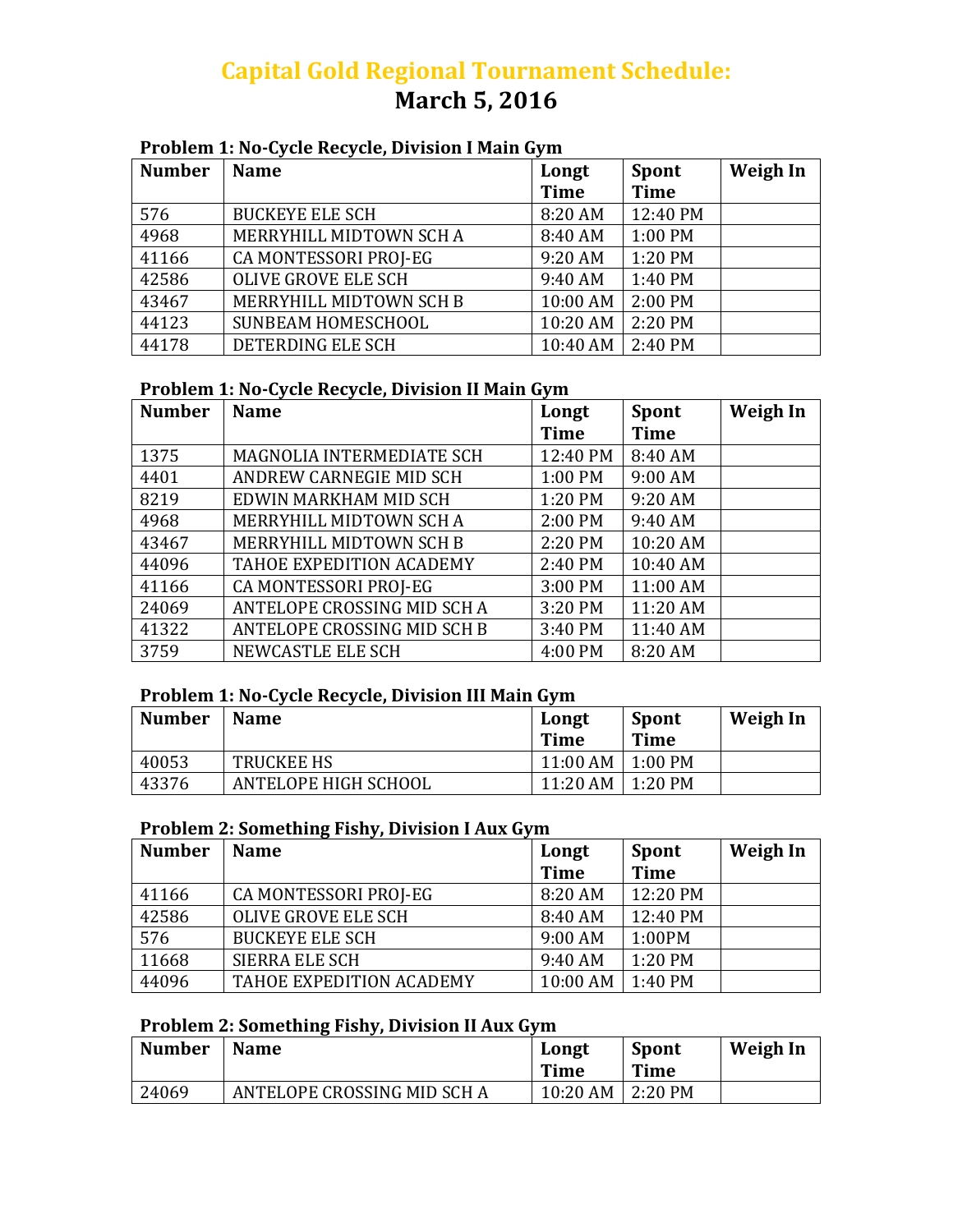# **Capital Gold Regional Tournament Schedule:**

# **March 5, 2016**

| 41322 | ANTELOPE CROSSING MID SCH B      | 10:40 AM | $\pm 2:40$ PM   |  |
|-------|----------------------------------|----------|-----------------|--|
| 1375  | <b>MAGNOLIA INTERMEDIATE SCH</b> | 11:00 AM | $\vert$ 3:00 PM |  |

#### **Problem 3: Classics…Aesop Gone Viral, Division I C107**

| <b>Number</b> | <b>Name</b>           | Longt       | <b>Spont</b> | <b>Weigh In</b> |
|---------------|-----------------------|-------------|--------------|-----------------|
|               |                       | <b>Time</b> | <b>Time</b>  |                 |
| 3759          | NEWCASTLE ELE SCH     | 12:40 PM    | 9:20 AM      |                 |
| 19642         | PINE GROVE STEM SCH   | 1:00 PM     | 9:40 AM      |                 |
| 21111         | LOUISIANA SCHNELL SCH | 1:20 PM     | 10:00 AM     |                 |
| 44038         | ROBLA ELEMENTARY SCH  | 2:00 PM     | 10:20 AM     |                 |
| 41166         | CA MONTESSORI PROJ-EG | 2:20 PM     | 10:40 AM     |                 |
| 24584         | <b>GOLD TRAIL SCH</b> | 2:40 PM     | 11:00 AM     |                 |

#### **Problem 3: Classics…Aesop Gone Viral, Division II C107**

| <b>Number</b> | <b>Name</b>                      | Longt       | <b>Spont</b> | Weigh In |
|---------------|----------------------------------|-------------|--------------|----------|
|               |                                  | <b>Time</b> | <b>Time</b>  |          |
| 1375          | <b>MAGNOLIA INTERMEDIATE SCH</b> | 9:20 AM     | 12:40 PM     |          |
| 24069         | ANTELOPE CROSSING MID SCH A      | 9:40 AM     | $1:00$ PM    |          |
| 8223          | WINSTON CHURCHILL MID SCH        | 10:00 AM    | $1:20$ PM    |          |
| 19642         | PINE GROVE STEM SCH              | 10:40 AM    | $1:40$ PM    |          |
| 8219          | EDWIN MARKHAM MID SCH            | 11:00 AM    | $2:00$ PM    |          |
| 41166         | CA MONTESSORI PROJ-EG            | 11:20 AM    | $2:20$ PM    |          |

#### **Problem 3: Classics…Aesop Gone Viral, Division III C107**

| <b>Number</b> | <b>Name</b>          | Longt<br><b>Time</b> | <b>Spont</b><br>Time | Weigh In |
|---------------|----------------------|----------------------|----------------------|----------|
| 43376         | ANTELOPE HIGH SCHOOL | $9:00$ AM            | 1:40 PM              |          |

#### **Problem 4: Stack Attack!, Division I E102, Weigh‐In F104**

| <b>Number</b> | <b>Name</b>                      | Longt       | Spont       | Weigh In |
|---------------|----------------------------------|-------------|-------------|----------|
|               |                                  | <b>Time</b> | <b>Time</b> |          |
| 11668         | SIERRA ELE SCH                   | $11:00$ AM  | $9:20$ AM   | 8:00 AM  |
| 12896         | <b>CAMBRIDGE HEIGHTS ELE SCH</b> | $11:20$ AM  | $9:40$ AM   | 8:20 AM  |
| 42586         | OLIVE GROVE ELE SCH              | 11:40 AM    | $10:00$ AM  | 8:40 AM  |
| 44178         | DETERDING ELE SCH                | 12:00 PM    | $10:20$ AM  | 9:00 AM  |

#### **Problem 4: Stack Attack!, Division II E102, Weigh‐In F104**

| <b>Number</b> | <b>Name</b>                 | Longt     | <b>Spont</b> | Weigh In   |
|---------------|-----------------------------|-----------|--------------|------------|
|               |                             | Time      | <b>Time</b>  |            |
| 4401          | ANDREW CARNEGIE MID SCH     | 1:40 PM   | 8:20 AM      | $9:20$ AM  |
| 24584         | <b>GOLD TRAIL SCH</b>       | $2:00$ PM | 8:40AM       | $9:40$ AM  |
| 41322         | ANTELOPE CROSSING MID SCH B | $2:20$ PM | 9:00 AM      | $10:00$ AM |